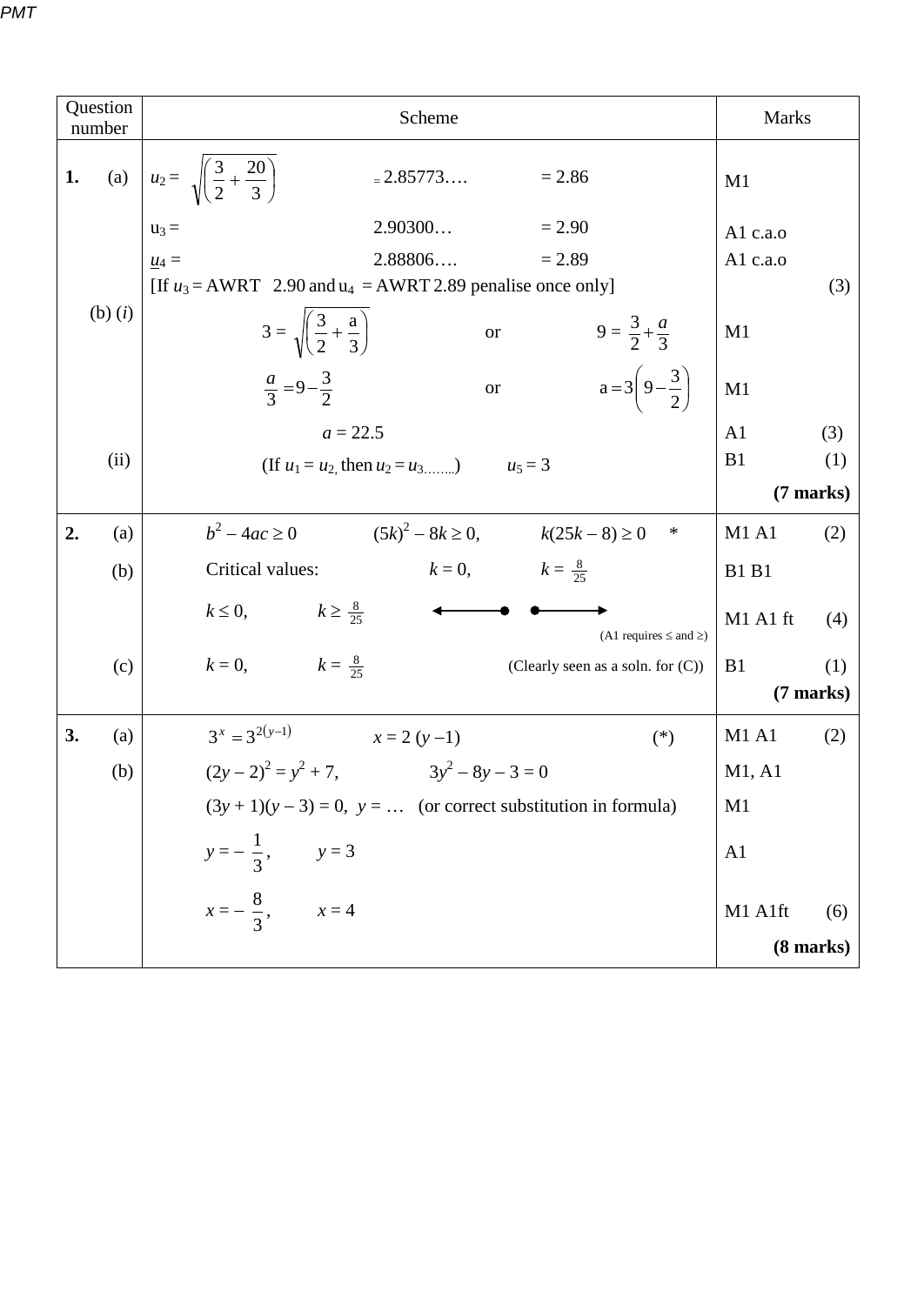| Question<br>number | Scheme                                                                                                                                                             | <b>Marks</b>          |  |
|--------------------|--------------------------------------------------------------------------------------------------------------------------------------------------------------------|-----------------------|--|
| 4.<br>(a)          | $\sqrt{8} = 2\sqrt{2}$ seen or used somewhere (possibly implied).                                                                                                  | B <sub>1</sub>        |  |
|                    | $rac{12}{\sqrt{8}} = \frac{12\sqrt{8}}{8}$ or $rac{12}{2\sqrt{2}} = \frac{12\sqrt{2}}{4}$                                                                          |                       |  |
|                    | Direct statement, e.g. $\frac{6}{\sqrt{2}} = 3\sqrt{2}$ (no indication of method) is M0.                                                                           | M1                    |  |
|                    | At $x = 8$ , $\frac{dy}{dx} = 3\sqrt{8} + \frac{12}{\sqrt{8}} = 6\sqrt{2} + 3\sqrt{2} = 9\sqrt{2}$<br>$(*)$                                                        | A <sub>1</sub><br>(3) |  |
| (b)                | Integrating: $\frac{3x^{3/2}}{3/2} + \frac{12x^{3/2}}{1/2} (+C)$<br>$(C$ not required)                                                                             | M1 A1 A1              |  |
|                    | At (4, 30), $\frac{3 \times 4^{3/2}}{3/2} + \frac{12 \times 4^{3/2}}{1/2} + C = 30$<br>$(C$ required)                                                              | M1                    |  |
|                    | $(f(x) =) 2x^{3/2} + 24x^{1/2} - 34$                                                                                                                               | A1, A1<br>(6)         |  |
|                    |                                                                                                                                                                    |                       |  |
| 5.<br>(a)          | $m = \frac{2-6}{12-4} = -\frac{1}{2}$                                                                                                                              | M1 A1                 |  |
|                    | $x + 2y = 16$<br>$y-6 = (their m)(x-4)$                                                                                                                            | <b>M1 A1</b><br>(4)   |  |
| (b)                | $y = -4x$                                                                                                                                                          | B1<br>(1)             |  |
| (c)                | $-7x = 16$ $x = -\frac{16}{7}$<br>$x + 2(-4x) = 16$                                                                                                                | <b>M1 A1</b>          |  |
|                    | $y = \frac{64}{7}$                                                                                                                                                 | A1 ft                 |  |
|                    | A (4, 6), $C\left(-\frac{16}{7}, \frac{64}{7}\right)$ : $\left(\frac{x_1 + x_2}{2}, \frac{y_1 + y_2}{2}\right) \rightarrow \left(\frac{6}{7}, \frac{53}{7}\right)$ | M1 A1 ft<br>(5)       |  |
|                    |                                                                                                                                                                    |                       |  |